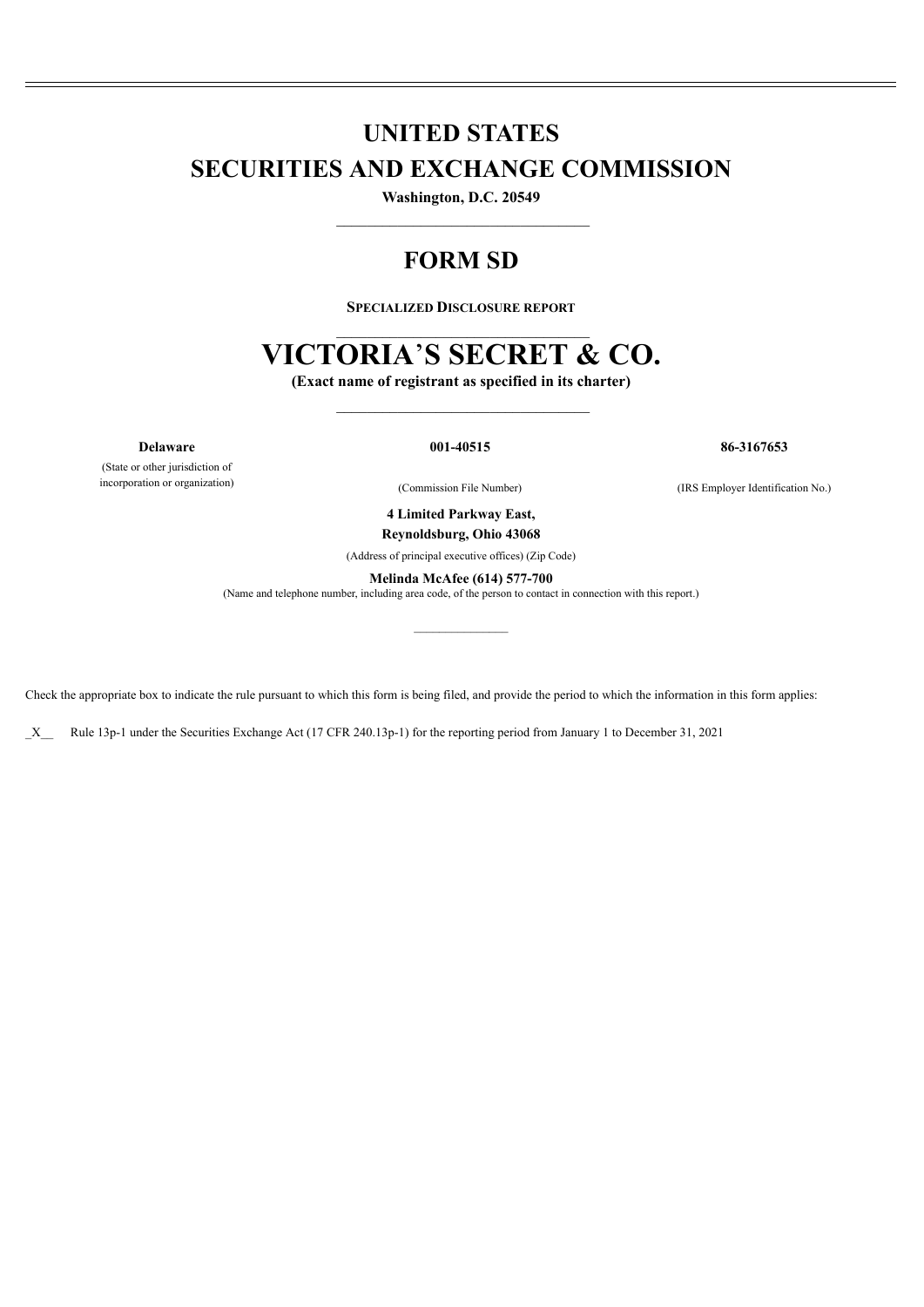# **Section 1 - CONFLICT MINERALS DISCLOSURE**

# **Item 1.01 CONFLICT MINERALS DISCLOSURE AND REPORT**

#### **Conflict Minerals Disclosure**

Victoria's Secret & Co. (together with its subsidiaries unless the context otherwise requires, "we", "us", "our" or the "Company") is a specialty retailer of women's intimate and other apparel and beauty products marketed under the Victoria's Secret and PINK brand names. We operate more than 890 Victoria's Secret and PINK stores in the United States ("U.S."), Canada and Greater China as well as online at www.VictoriasSecret.com and www.PINK.com and other online channels worldwide. Additionally, Victoria's Secret and PINK have more than 450 stores in more than 70 countries operating under franchise, license and wholesale arrangements. The Company also includes the Victoria's Secret and PINK merchandise sourcing and production function serving us and our international partners. We operate as a single segment designed to seamlessly serve customers worldwide through stores and online channels.

The Securities and Exchange Commission (the "SEC") adopted Rule 13p-1 under the Securities Exchange Act of 1934 (the "Rule") to implement reporting and disclosure requirements related to conflict minerals (as defined in the Rule) mandated by Section 1502 of the Dodd-Frank Wall Street Reform and Consumer Protection Act of 2010. After performing the steps required by the Rule, Victoria's Secret & Co. has concluded in good faith that during the year ended December 31, 2021, it contracted to manufacture products which contained conflict minerals that were necessary to the functionality or production of such products.

Accordingly, the Company has filed this Form SD and the attached Conflict Minerals Report for the calendar year ended December 31, 2021. The Company's Form SD and Conflict Minerals Report for the calendar year ended December 31, 2021 are available on the Company's website at https://www.victoriassecretandco.com/investors/financial-information/sec-filings?field\_nir\_sec\_cik\_target\_id=0001856437&items\_per\_page=10&page=0. The information contained on Victoria's Secret & Co.'s website is not a part of this Form SD and is not deemed incorporated by reference into this Form SD or any other public filing made with the SEC.

# **Item 1.02 EXHIBITS**

The Company's Conflict Minerals Report for the calendar year ended December 31, 2021 is filed herewith as Exhibit 1.01.

#### **Section 2 - EXHIBITS**

### **Item 2.01 EXHIBITS**

Exhibit 1.01 Conflict [Minerals](#page-3-0) Report as required by Items 1.01 and 1.02 of this Form.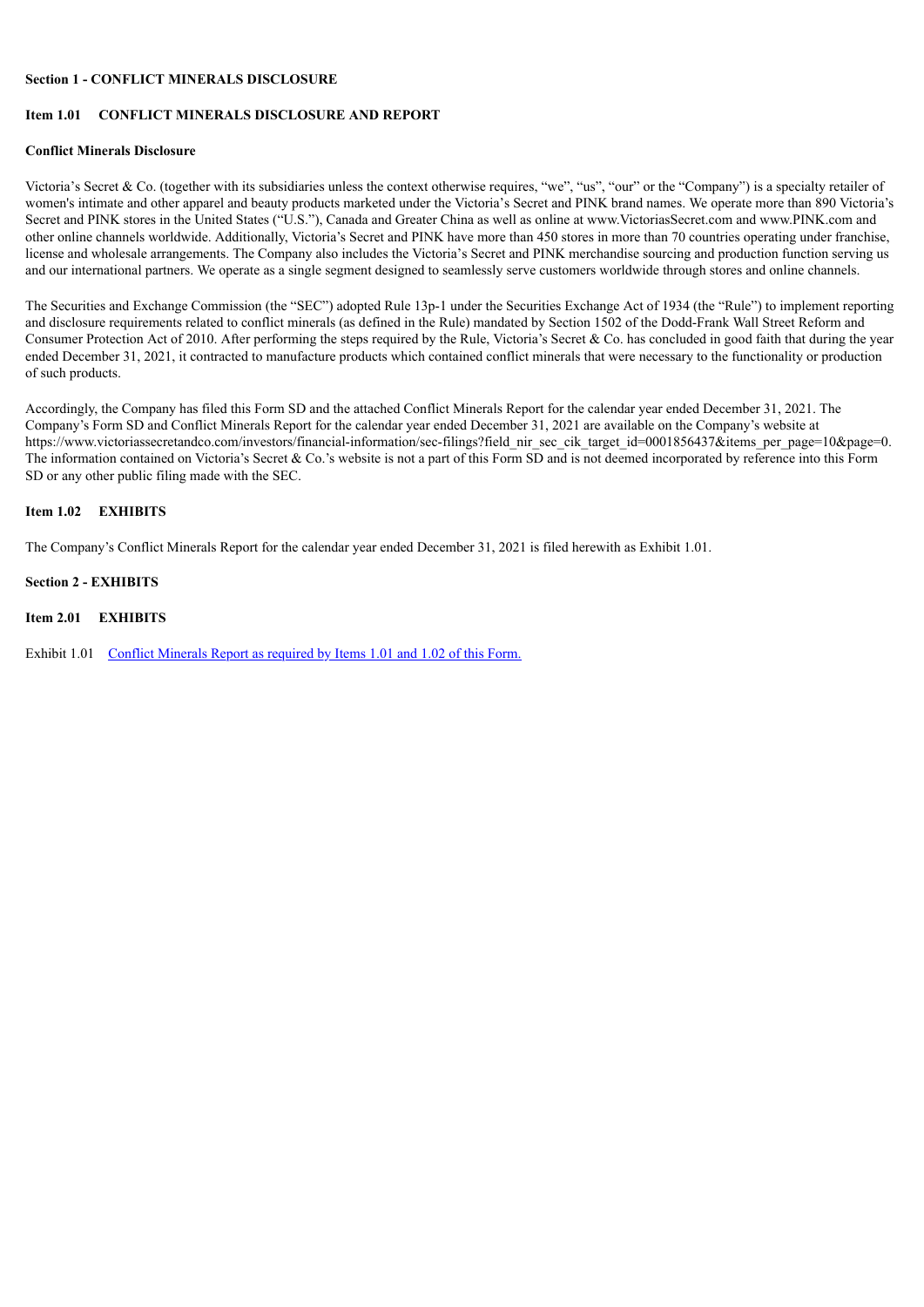# **SIGNATURES**

Pursuant to the requirements of the Securities Exchange Act of 1934, the Registrant has duly caused this report to be signed on its behalf by the undersigned hereunto duly authorized.

> Victoria's Secret & Co. (Registrant)

Date: May 27, 2022 By: /s/ Melinda McAfee

Name: Melinda McAfee Title: Chief Legal Officer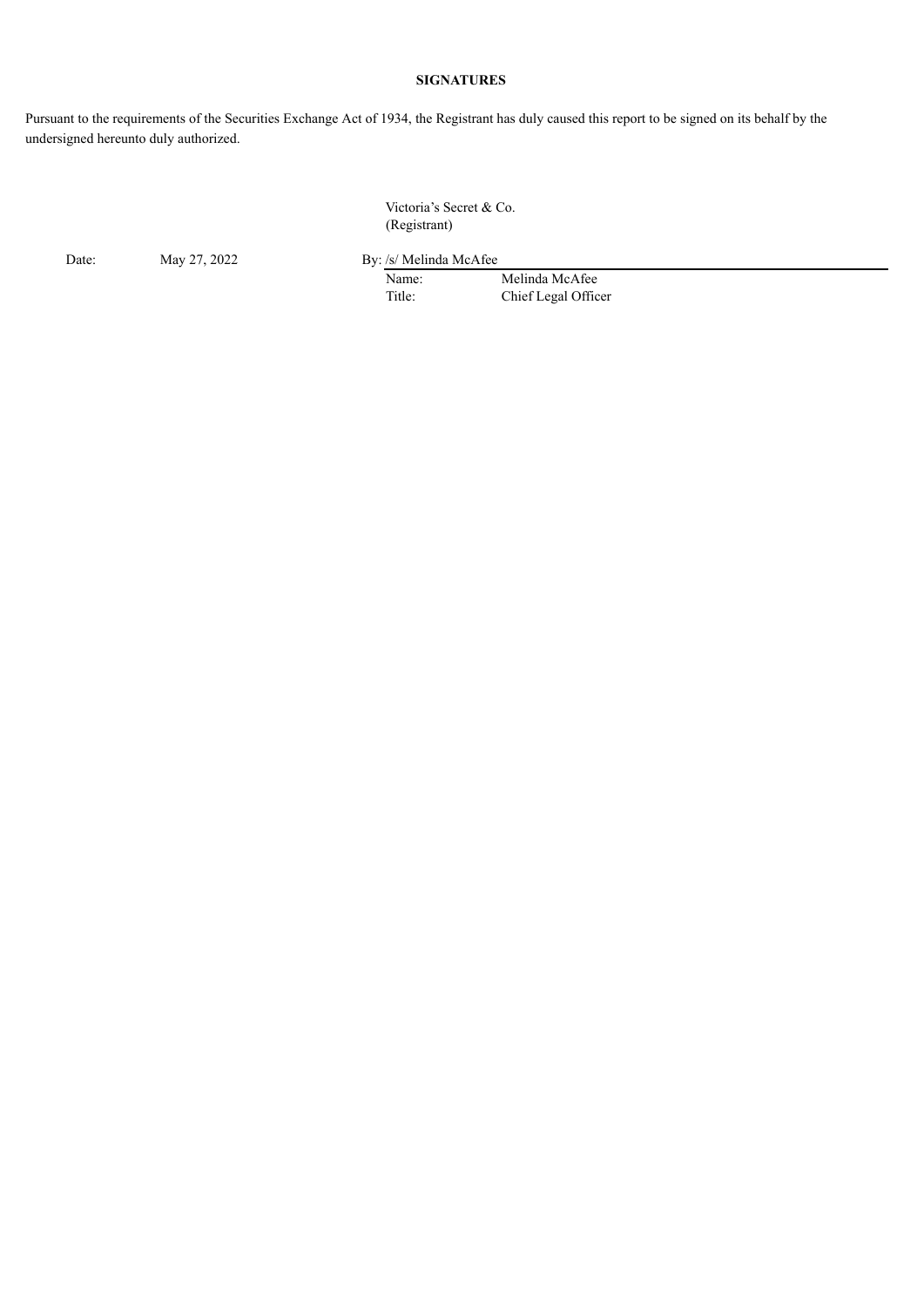# **CONFLICT MINERALS REPORT**

<span id="page-3-0"></span>The Securities and Exchange Commission ("SEC") adopted Rule 13p-1 under the Securities Exchange Act of 1934 (the "Rule") mandated by Section 1502 of the Dodd-Frank Wall Street Reform and Consumer Protection Act of 2010. The Rule requires SEC registrants to annually disclose columbite-tantalite, cassiterite, gold and wolframite or their derivatives, tantalum, tin and tungsten, ("conflict minerals") that are necessary to the functionality or production of their products that they manufacture or contract to manufacture (the "Covered Conflict Minerals") and whether those minerals originated from the Democratic Republic of the Congo ("DRC") or an adjoining country including Angola, Burundi, Central African Republic, the Republic of the Congo, Rwanda, South Sudan, Tanzania, Uganda and Zambia (collectively, the "Covered Countries").

If a registrant has reason to believe that any of the conflict minerals in their supply chain may have originated in the Covered Countries or if they are unable to determine the country of origin of those conflict minerals, then the registrant must exercise due diligence on the conflict minerals' source and annually submit a Conflict Minerals Report ("CMR") that includes a description of those due diligence measures.

This Conflict Minerals Report describes our inquiry and the results of the inquiry, along with our due diligence process on the source of Covered Conflict Minerals for certain of our products, for the calendar year ended Dec. 31, 2021.

#### **Forward-Looking Statements**

We caution that any forward-looking statements (as such term is defined in the Private Securities Litigation Reform Act of 1995) contained in this Conflict Minerals Report involve risks and uncertainties and are subject to change based on various factors, many of which are beyond our control Among the factors that could cause actual results to differ materially are: changes in product categories, extension of existing product lines, addition of new brands, changes in our selected suppliers, changes in our suppliers' supply chains, acquisitions, changes to materials used, changes in product design, as well as the risks and uncertainties set forth in "Item 1A. Risk Factors" in our 2021 Annual Report on Form 10-K. We are not under any obligation and do not intend to make publicly available any update or other revisions to any of the forward-looking statements contained in this Conflict Minerals Report to reflect circumstances existing after the date of this report or to reflect the occurrence of future events even if experience or future events make it clear that any expected results expressed or implied by those forward-looking statements will not be realized.

#### **Company Overview**

Victoria's Secret & Co. (VS&Co) (together with its subsidiaries unless the context otherwise requires, "we", "us", "our" or the "Company") is a specialty retailer of women's intimate and other apparel and beauty products marketed under the Victoria's Secret and PINK brand names. We operate more than 890 Victoria's Secret and PINK stores in the United States ("U.S."), Canada and Greater China as well as online at *www.VictoriasSecret.com* and *www.PINK.com* and other online channels worldwide. Additionally, Victoria's Secret and PINK have more than 450 stores in more than 70 countries operating under franchise, license, and wholesale arrangements. The Company also includes the Victoria's Secret and PINK merchandise sourcing and production function serving us and our international partners. We operate as a single segment designed to seamlessly serve customers worldwide through stores and online channels.

# **Supply Chain**

During 2021, we purchased merchandise from approximately 210 suppliers located throughout the world. Our personal care and home fragrance products are manufactured primarily in the U.S., and our women's intimate and other apparel and accessories products are manufactured primarily in Asia. As a retailer, we do not own and operate any manufacturing facilities; we contract to manufacture our products. We do not directly source conflict minerals from mines, smelters or refiners and are many levels removed from these upstream activities and the parties that are involved in mineral sourcing. As such, we and our suppliers often have difficulty identifying upstream parties in these supply chains. Despite these challenges, through the efforts described in this Conflict Minerals Report, we seek to ensure compliance with the Rule and to maintain sourcing practices consistent with our Conflict Minerals Policy.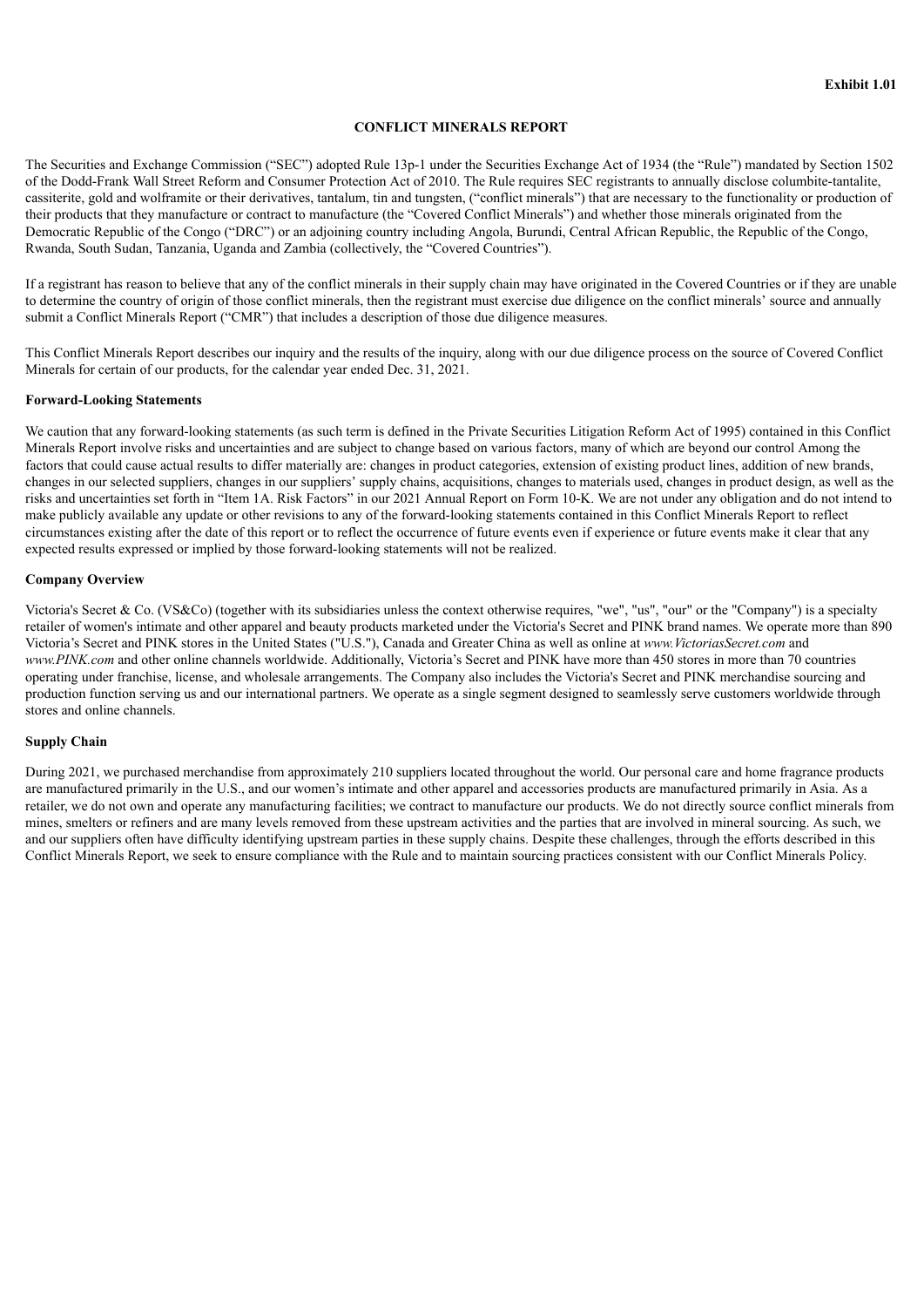### VS&Co's Products Covered by this Report

This Report relates to:

- a. Products that have 3TG necessary for function or production.
- b. Products that were manufactured, or contracted to be manufactured, by VS&Co.
- c. Products for which the manufacture was completed during the Reporting Period (the "Covered Products").

# **Description of Reasonable Country of Origin Inquiry**

As required by the Rule, we completed a reasonable country of origin inquiry ("RCOI") with respect to the Covered Conflict Minerals. Our RCOI included the following steps:

- 1. We worked with members of our production and sourcing teams who are subject-matter experts ("SMEs") to review the materials and ingredients utilized in our products and their manufacture. Based on their review, we developed a list of 16 suppliers that manufacture or contract to manufacture product categories that could contain conflict minerals that are necessary for their function or production ("in-scope suppliers").
- 2. We instructed each of our in-scope suppliers to work with their upstream suppliers, as applicable, to take reasonable steps and make good faith efforts to identify the conflict minerals in our products and their sources.
- 3. We engaged with our in-scope suppliers' upstream suppliers, as applicable, to provide training and assistance in identifying conflict minerals in our products and their sources.
- 4. We compared smelters and refiners ("SORs") reported by our suppliers to the Responsible Minerals Initiative (RMI) publicly available list of known SORs. RMI is an industry group which exists to assist member companies to investigate and mitigate risks associated with the use of conflict minerals in their products.
- 5. We escalated uncooperative in-scope suppliers to the applicable sourcing team and Company leaders, as necessary, for further discussion and possible corrective action.

Our RCOI, as described above, was reasonably designed, and performed in good faith to determine whether or not Covered Conflict Minerals in our products originated in the Covered Countries. As a result of our RCOI, our in-scope suppliers reported 15 known SORs. Based upon our RCOI results, we then exercised due diligence on the source of Covered Conflict Minerals in certain products in compliance with the Rule. We have reason to believe that three SORs sourced from the DRC or an adjoining country. Each of the SORs that sourced from the DRC or an adjoining country was found to be conformant to RMI's Responsible Minerals Assurance Process ("RMAP").

# **PART I. DUE DILIGENCE**

We have developed a due diligence framework which was applied as needed on the source of any Covered Conflict Minerals in certain of our products based upon the results of our RCOI. We conducted due diligence if we were unable to determine with confidence that the Covered Conflict Minerals did not originate in the Covered Countries and did not come from recycled or scrap resources.

### **Due Diligence Design**

We designed our program in material conformance with the Organisation for Economic Co-operation and Development's (the "OECD") Due Diligence Guidance for Responsible Supply Chains of Minerals from Conflict-Affected and High-Risk Areas, including the Supplement on Tin, Tantalum and Tungsten and the Supplement on Gold (Third Edition, 2016). Our conflict minerals due diligence is a continuation of our RCOI and is an on-going process.

VS&Co's due diligence included the following elements of the OECD framework:

- Step 1: Establish strong company management system.
- Step 2: Identify and assess risk in the supply chain
- Step 3: Design and implement a strategy to respond to identified risks
- Step 4: Carry out independent third-party audit of supply chain due diligence at identified points in the supply chain
- Step 5: Report on supply chain due diligence

### **Due Diligence Performed**

In accordance with the OECD's five-step Guidance, the design of our due diligence included, but was not limited to, the following: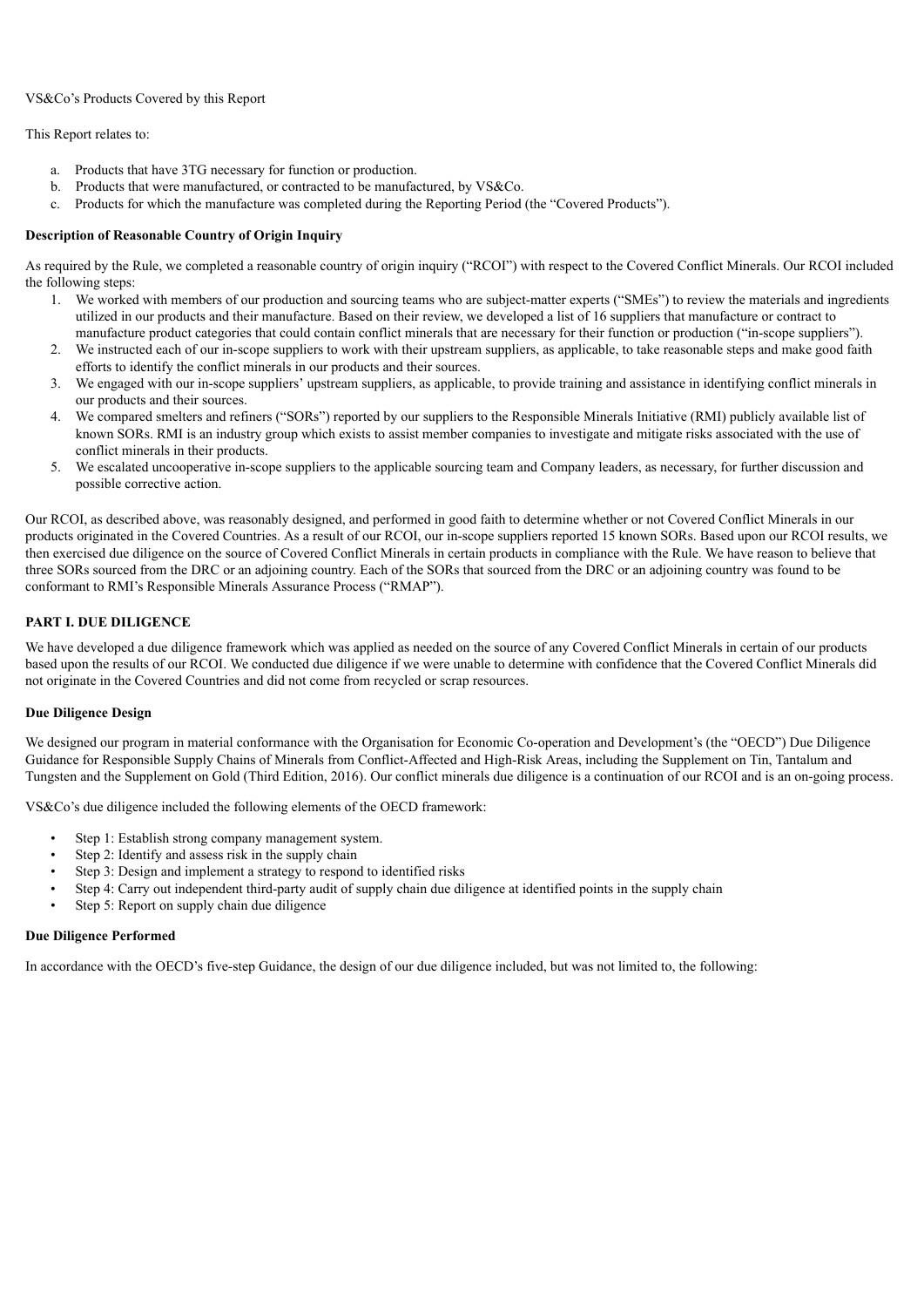# **Step 1: Establish Strong Company Management Systems**

- We maintained a Conflict Minerals Policy that prohibits our suppliers from using conflict minerals which may directly or indirectly finance or benefit armed groups in the Covered Countries. Our Conflict Minerals Policy is available on our website at https://www.victoriassecretandco.com/corporate-responsibility/supply-chain/commitment-and-governance.
- We continued providing training to our suppliers to review the Rule and its requirements as well as our Conflict Minerals Policy, remind them of their role in our RCOI and due diligence efforts and clarify commonly misunderstood terms and concepts based upon survey responses. We maintained language in our supplier contracts and other supply chain guideline documents to specifically address our Conflict Minerals Policy and the Rule.
- When a new supplier is considered for production of goods that might be in-scope, the Production and Sourcing teams are made aware of our Conflict Minerals policy and requirements, and the information is provided in writing, by telephone, and/or through in-person meetings.
- We established the following multi-level, cross-functional governance structure starting in 2012 to monitor developments and provide ongoing management of our conflict minerals program:
	- Independence Production Services (IPS)\*: Provides oversight related to matters of Conflict Minerals Policy, compliance, guidance related to the design and execution of our conflict minerals program.
	- Subject Matter Experts: Provide insights from the production and sourcing teams to ensure that in-scope product types and suppliers remain updated, review program status, and obtain continuous feedback on the execution of our program.

\*Independent Production Services (IPS) is a compliance function within Victoria's Secret & Co. for over 25 years that works with suppliers to ensure goods are sourced from factories that meet or exceed Victoria's Secret & Co.'s compliance standards. IPS is responsible for monitoring and enforcement of Victoria's Secret & Co.'s social compliance program and has been supporting global compliance for more than two decades, enabling improvement in working conditions, supply chain security, trade compliance and brand protection in our supply chain through monitoring, remediation, capacity building *and training.*

# **Step 2: Identify and Assess Risk in the Supply Chain**

- We performed a RCOI which included requiring in-scope suppliers to complete the RMI's CMRT as well as a review of the data collected to determine if the SORs reported to us sourced conflict minerals from a Covered Country.
- We reviewed incomplete and inconsistent RCOI responses and engaged with our suppliers and their upstream suppliers, as needed, to provide additional training, clarify responses and gather additional information. We continue to refine our plan to identify risks in our suppliers' RCOI responses.

# **Step 3: Design and Implement a Strategy to Respond to Identified Risks**

- We informed in-scope suppliers of our Conflict Minerals Policy in RCOI communications.
- Victoria's Secret & Co. is a member of RMI. As a member, we have access to additional information about the countries of origin from which SORs source. Using that information, we performed additional procedures to assess the SORs reported to us.
- We continue to develop, and are committed to executing, a risk mitigation plan that includes providing regular updates to our Conflict Minerals Steering Committee and escalating identified risks to production and sourcing teams and the Compliance Oversight Committee to determine appropriate next steps and possible corrective action.

### Step 4: Perform Independent Third-party Audit of Supply Chain Due Diligence at Identified Points in the Supply Chain, As Necessary

– As members of the RMI, we support audits of conflict minerals SORs conducted by independent third parties through the RMAP.

# **Step 5: Report on Supply Chain Due Diligence**

– We filed this Conflict Minerals Report for the calendar year ended Dec. 31, 2021 with the SEC as Exhibit 1.01 to the Form SD on May 27, 2022.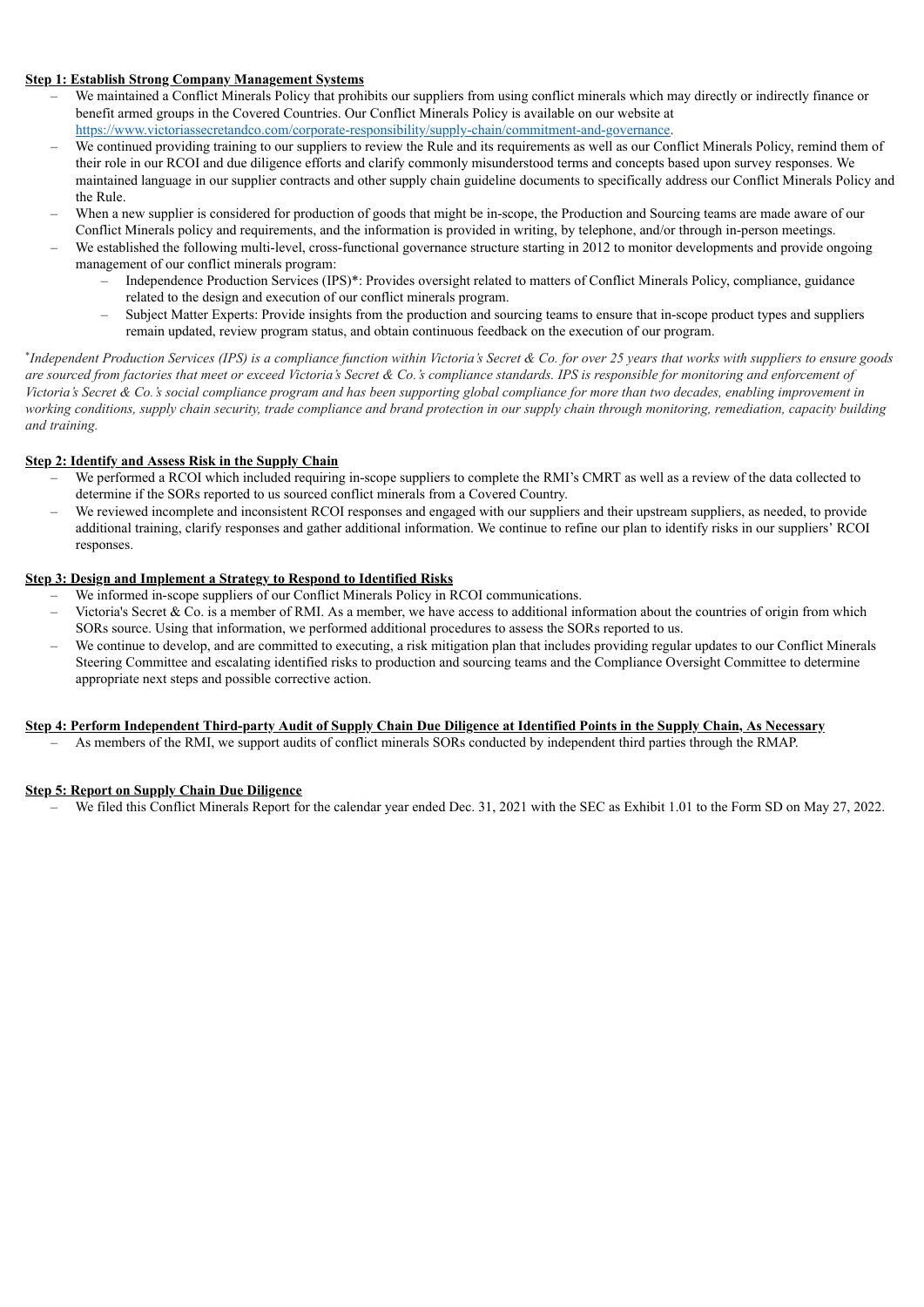#### **Results of Due Diligence Performed**

Based on our due diligence process and the subsequent information we gathered, we are unable to confirm the origin of all the Covered Conflict Minerals used in our products and whether armed groups directly or indirectly benefitted. Our suppliers reported 15 SORs who may have provided Covered Conflict Minerals used in our products. The smelters and refiners identified by the in-scope suppliers may not be all the smelters and refiners in the supply chain of our products. All the reported SORs are conformant to the RMAP or an equivalent audit protocol. We confirmed that three reported SORs sourced from the Covered Countries, and each was RMAP conformant. We included Appendix A to provide information about the SORs reported by our in-scope suppliers, their conformance status, and the possible sources of Covered Conflict Minerals in our supply chain. The table below summarizes the conformance status of known SORs reported by the Company's in-scope suppliers.

| <b>Minerals</b>  | Conformant | <b>Not Conformant</b> | <b>Total</b> |
|------------------|------------|-----------------------|--------------|
| Tin              |            |                       |              |
| Gold             |            |                       |              |
| Total            |            |                       |              |
| Total by Percent | 100%       |                       | 100%         |

<sup>1</sup>SORs listed as "conformant" were audited and found to be conformant to RMAP audit protocols or an equivalent audit program as of April  $5<sup>th</sup>$ , 2022.

#### **Steps to Mitigate Risks and Improve Due Diligence**

- In order to improve our due diligence for future disclosure years, we plan to:
- Continue our membership and participation in the RMI through monthly membership and semi-monthly workgroup meetings and collaborate with other industry groups and peer companies.
- Continue to participate in the RMI's plenary and due diligence practices team calls.
- Continue to partner closely with, and provide training to, our finished goods suppliers, component and raw material sub-suppliers, sourcing teams and other applicable associates to improve our compliance efforts.
- Continue to encourage our suppliers to put a conflict minerals policy in place or improve their existing conflict minerals policies.
- Implement corrective actions for suppliers who are unable to provide complete and accurate information or do not source from smelters or refiners who have been validated through programs such as RMI's RMAP, London Bullion Market Association's Responsible Gold Programme or Responsible Jewellery Council's Chain-of-Custody Certification Program.